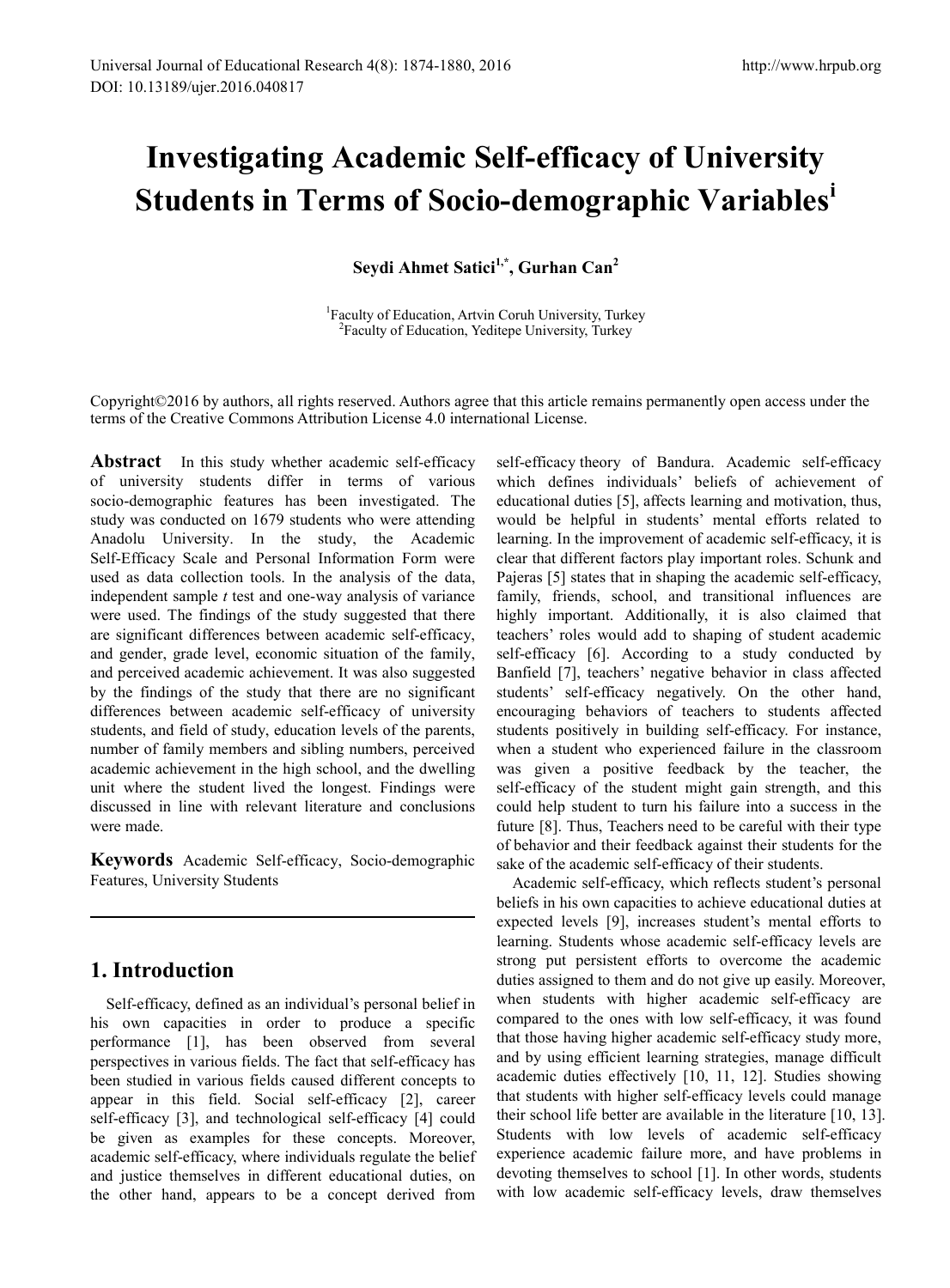away from academic duties, show avoidance, experience motivation problems, and experience anxiety with school [14]. Nonetheless, students with high levels of self-efficacy devote themselves to school better, and be more optimistic [10]. Unsuccessful experiences of students affect their academic self-efficacy negatively. Bassi, Stace, Fave, Caprar [15] state that students with high self-efficacy are more willing to perform academic duties given to them when compared to the ones with low self-efficacy. Academic self-efficacy is also related with the vulnerability of students. Students with low academic self-efficacy, despite their ability levels, are more fragile in the classroom [16]. Since students with high academic self-efficacy are less fragile when compared to students with low academic self-efficacy, they tend to struggle fearlessly against failure in terms of their own beliefs. Academic self-efficacy is also beneficial for students to be positive individuals in social, emotional, and academic aspects [17]. It was confirmed that there is a significant relationship between academic self-efficacy of students and their adjustment levels [9, 18]. Moreover, Nie, Lau and Lieau [19] stated that students whose academic self-efficacy is higher experience less academic stress and anxiety. In another study, conducted by Poyrazli et. al., [18], it was found that there is a negative relationship between academic self-efficacy and loneliness. There are also studies claiming that self-efficacy is closely related with problem behaviors. Chung and Elias [20] specified that the more the problem behaviors of the students are, the less their academic self-efficacy is. Similarly, Bandura [1] stated that students having low levels of academic self-efficacy fail to have strong relationships with their friends, and show more violent behaviors when compared to students with higher levels of academic self-efficacy. When students with higher academic self-efficacy perform weakly, they blame themselves for not putting enough effort, students with lower levels of academic self-efficacy, on the other hand, explain their failure through their own abilities [1].

When the literature is examined, it could be clearly seen that there is a strong, significant positive relationship between academic self-efficacy and academic success. However, while some studies stated that academic self-efficacy causes academic success of the students [9, 21, 22], other studies claimed that academic success makes academic self-efficacy stronger [10, 23]. If a student can perform a duty assigned to them without being overwhelmed, it might also mean that their academic motivation is also high. Students with lower levels of motivation may have difficulties in completing a difficult academic assignment, as a result their academic self-efficacy weakens [24].

The aim of this study is to determine whether academic self-efficacy of university students differ significantly in terms of gender, education variables (grade levels, perceived academic success in high school, perceived academic success in university, and major), and family

related variables (education levels of the parents, income of the family, number of members and siblings in the family, and the dwelling unit where the student lived the longest), were also taken into consideration in this study.

## **2. Materials and Methods**

#### **2.1. Participants**

This study was conducted on 1679 students who were chosen by proportion sampling method among 15708 students studying at Faculty of Pharmacy, Faculty of Literature, Faculty of Education, Faculty of Science, Faculty of Fine Arts, Faculty of Aviation and Space Sciences, Faculty of Architecture and Design, Faculty of Law, Faculty of Economics and Administrative Sciences, Faculty of Communication Sciences, Faculty of Engineering, and Faculty of Health Sciences. Of all the participants, 955 (57%) were female, 724 (43%) were male. 319 (19%) were freshmen, 388 (23%) were sophomores, 426 (25%) were juniors, and 546 (32%) were seniors. The age range of the participants was between 17-37, the average age was 21.31, and the standard deviation of the ages was 2.04.

#### **2.2. Instruments**

#### 2.2.1. Academic Self-Efficacy Scale (ASS)

The ASS, which was developed by Jerusalem and Schwarzer [25], was translated into Turkish by Yılmaz, Gurcay and Ekici [26]. The ASS, which have 7 items (e.g. Even if a written exam is very hard, I know I will succeed) is one-dimension. The scale has 4-Likert type (1=Completely Disagree, 4=Completely Agree) rating. The scores that can be obtained from the scale range from 7 to 28, and higher scores indicated that higher academic self-efficacy. Cronbach alpha coefficient of the Turkish version of the ASS was calculated as .79 [26]. In the current study, the Cronbach alpha coefficient of the scale was calculated as .73.

#### 2.2.2. Personal Information Form (PIF)

PIF was prepared by the first author, and includes four (e.g. How do you perceive your academic success?) questions related with educational situations (grade level, perceived academic success in high school, perceived academic success in university, and major). PIF also includes six questions (e.g. How is your family's economic situation?) associated with family-related situations (education level of the parents, economic situation of the family, number of members and siblings in the family, and the dwelling unit where the student lived the longest). In addition, gender was asked in the PIF.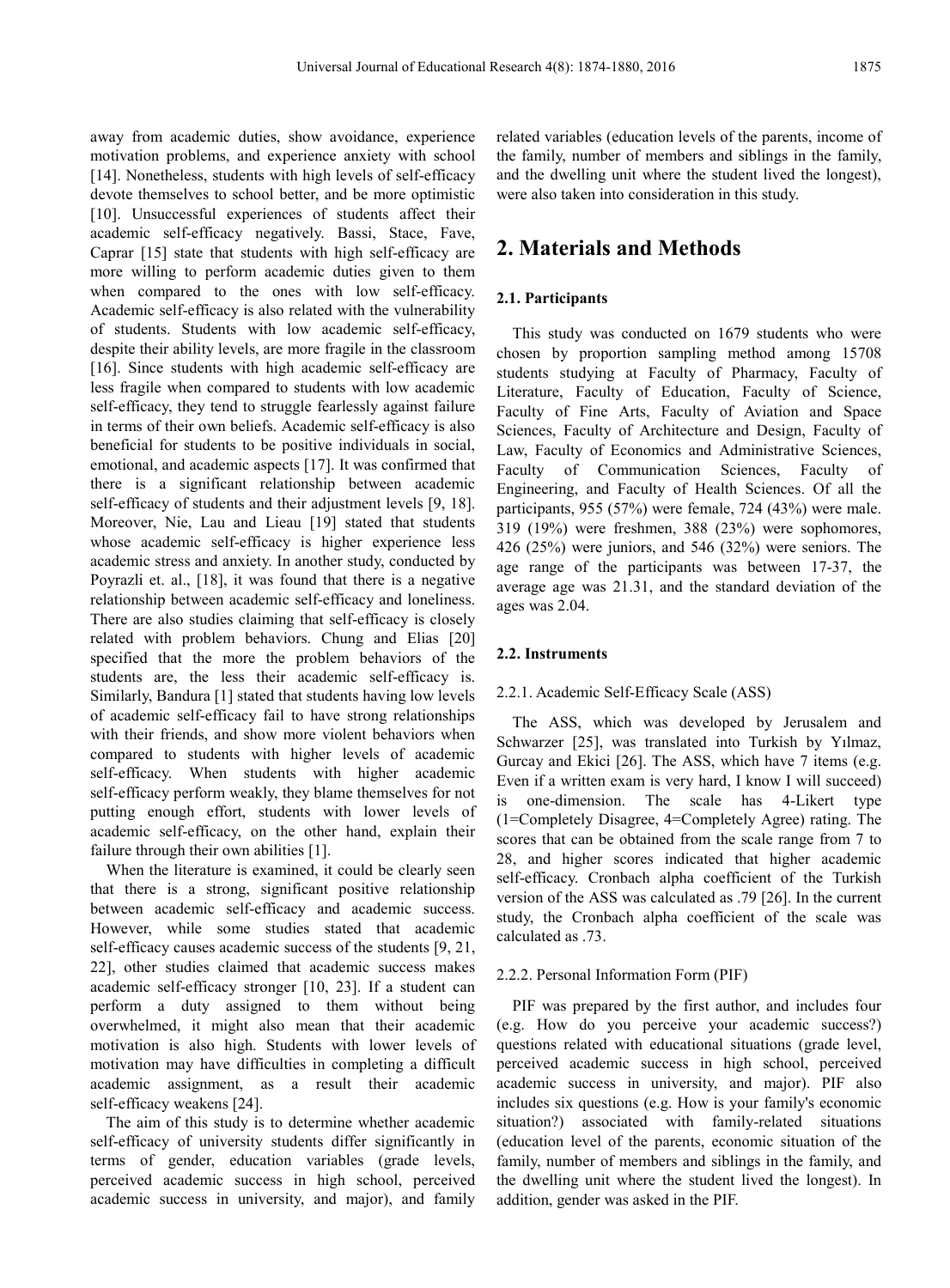#### **2.3. Procedure**

The questionnaire packet used in the study were given to the students in one booklet and applied in one session in the classroom environment. Completion of the instruments required no more than five minutes.

In the analysis of the data, independent sample *t* test and one-way ANOVA were used. Before statistical techniques were applied, the assumptions of the independent sample *t* test and one-way ANOVA were checked. When one-way analysis of variance results were found statistically significant, Scheffe test was applied in order to find the sources of the differences between groups. In situations where variances were not homogenous, Dunnet C test was applied.

## **3. Results**

Independent t test results showing whether there is a significant relationship between genders and academic self-efficacy of university students are shown in Table 1.

**Table 1.** t Test Result Comparing Males and Females on Academic Self-Efficacy

| <b>Variable</b>           | Gender | n   | $\overline{X}$ | sd   |           | df   |
|---------------------------|--------|-----|----------------|------|-----------|------|
| Academic<br>Self-efficacy | Male   | 724 | 20.53          | 3.34 | $5.47***$ | 1677 |
|                           | Female | 955 | 19.66          | 3.15 |           |      |
| ** $p < .01$              |        |     |                |      |           |      |

As seen in Table 1, academic self-efficacy scores of males are higher than females. t test results to test whether the difference observed between males and females is significant or not showed that the difference is statistically significant  $[t_{(1677)} = 5.47, p < .01]$ .

One-way analysis of variance results showing whether self-efficacy of university students differ significantly according to their grade levels, perceived academic successes in high school and university, and their field of study are presented in Table 2.

**Table 2.** ANOVAs Results for Academic Self-Efficacy by Educational Variables

| Variables                                 | $\mathbf n$ | $\overline{X}$ | <b>SD</b> | Source            | Sum of<br>Squares | df             | Mean<br>Square | $\cal F$ | $\eta^2$ | Post Hoc<br>Comparison         |
|-------------------------------------------|-------------|----------------|-----------|-------------------|-------------------|----------------|----------------|----------|----------|--------------------------------|
| Grade level                               |             |                |           |                   |                   |                |                |          |          |                                |
| Freshmen <sup>a</sup>                     | 319         | 20.03          | 3.29      | Between           | 118.49            | 3              | 39.50          | $3.74*$  | .007     | (Scheffe)<br>b < d             |
| Sophomores <sup>b</sup>                   | 388         | 19.71          | 3.36      | Groups            |                   |                |                |          |          |                                |
| Juniors <sup>c</sup>                      | 426         | 19.88          | 3.22      | Within            | 17705.78          | 1675           |                |          |          |                                |
| Seniors <sup>d</sup>                      | 546         | 20.38          | 3.17      | Groups            |                   |                | 10.57          |          |          |                                |
| Perceived Academic Success in High School |             |                |           |                   |                   |                |                |          |          |                                |
| $\rm Low$ $^{\rm a}$                      | 137         | 19.87          | 3.63      | Between           | 47.25             | $\overline{c}$ | 23.62          | 2.23     | .003     |                                |
| Middle <sup>b</sup>                       | 411         | 19.77          | 3.15      | Groups            |                   |                |                |          |          |                                |
| High <sup>c</sup>                         | 1131        | 20.15          | 3.25      | Within<br>Groups  | 17777.02          | 1676           | 10.61          |          |          |                                |
| Perceived Academic Success in University  |             |                |           |                   |                   |                |                |          |          |                                |
| $\rm Low$ $^{\rm a}$                      | 186         | 18.04          | 3.38      | Between<br>Groups | 1996.73           | $\overline{2}$ | 998.37         | 105.72*  | .112     | $(D$ unnett $C$ )<br>a < b < c |
| Middle <sup>b</sup>                       | 989         | 19.65          | 3.01      |                   |                   |                |                |          |          |                                |
| High <sup>c</sup>                         | 504         | 21.52          | 3.07      | Within<br>Groups  | 15827.53          | 1676           | 9.44           |          |          |                                |
| Field of Study                            |             |                |           |                   |                   |                |                |          |          |                                |
| Tech & Sci <sup>a</sup>                   | 521         | 19.65          | 3.09      | Between<br>Groups | 169.37            | 3              | 56.46          | $5.36^*$ | .010     | (Scheffe)<br>a < b             |
| Social <sup>b</sup>                       | 1012        | 20.22          | 3.34      |                   |                   |                |                |          |          |                                |
| Health <sup>c</sup>                       | 80          | 19.49          | 3.18      | Within<br>Groups  | 17654.90          | 1675           | 10.54          |          |          |                                |
| Art $^{\rm d}$                            | 66          | 20.77          | 3.16      |                   |                   |                |                |          |          |                                |

Notes.  $* p < .05$ , Tech & Sci = Technical and Science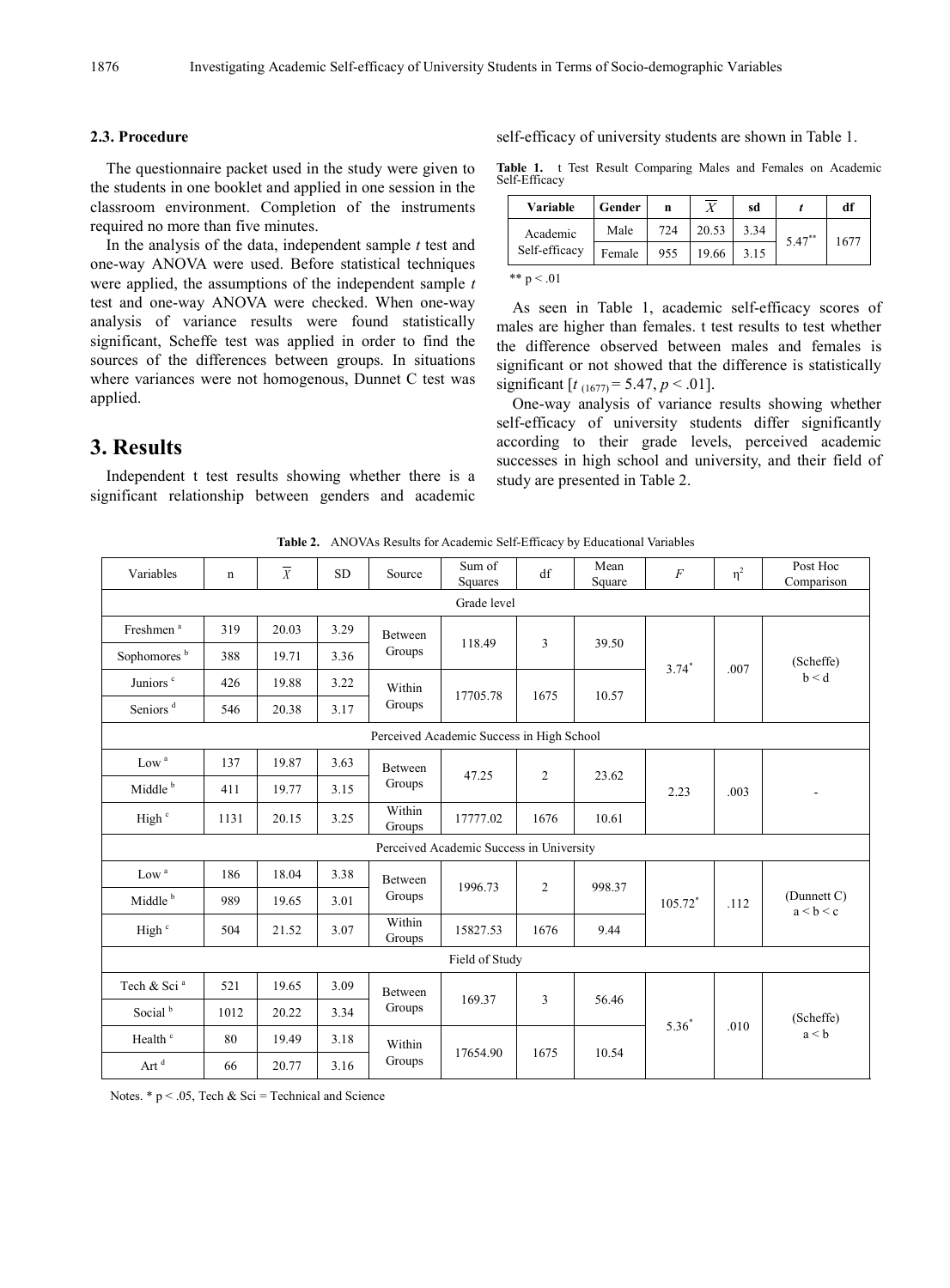As seen in Table 2, academic self-efficacy of university students differs significantly in terms of their grade levels, *F* (3, 1675) = 3.74, *p* <.05,  $\eta^2$  = .007. Scheffe multiple comparison results showed that academic self-efficacy levels of senior year students  $(M = 20.38, SD = 3.17)$  are significantly higher than sophomore-year students (*M* = 20.38,  $SD = 3.17$ ). The results of analysis of variance pointed that academic self-efficacy do not differ significantly when perceived academic success in high school is considered *F* (2, 1676) = 2.23,  $p > 0.05$ ,  $\eta^2 = 0.003$ . On the other hand, academic self-efficacy of university students differs significantly when perceived academic success in university is considered *F* (2, 1676) = 105.72,  $p < 0.01$ ,  $\eta^2 = .112$ . Dunnet C multiple comparison test which was held in order to determine the sources of these differences, revealed that the differences in average points of those who perceive themselves as unsuccessful  $(M = 18.04, SD = 3.38)$  and

successful in medium level ( $M = 19.65$ ,  $SD = 3.01$ ), and successful in medium level and successful (*M*=21.52, *SD*=3.07) are statistically significant. Moreover, self-efficacy is found to differ significantly according to the field of study  $F_{(3, 1675)} = 5.36$ ,  $p < 0.05$ ,  $p = .010$ . Scheffe multiple comparison analysis results revealed that students who are studying in the field of social sciences ( $M = 20.22$ ,  $SD = 3.34$ ) have higher academic self-efficacy points when compared to students studying in fields of technical and physical sciences  $(M = 19.65, SD = 3.09)$ .

The results of One-way analysis of variance related to whether academic self-efficacy of university students significantly differ according to some variables related to family (education level of the parents, income of the family, number of members and siblings in the family, and the dwelling unit where the student lived the longest) are shown in Table 3.

**Table 3.** ANOVAs Results for Academic Self-Efficacy by Family-Related Variables

| Variables                                         | $\mathbf n$                         | $\overline{X}$ | <b>SD</b> | Source            | Sum of<br>Squares                  | df                     | Mean<br>Square | F       | $\eta^2$ | Post Hoc<br>Comparison |
|---------------------------------------------------|-------------------------------------|----------------|-----------|-------------------|------------------------------------|------------------------|----------------|---------|----------|------------------------|
| <b>Education Level of Mother's</b>                |                                     |                |           |                   |                                    |                        |                |         |          |                        |
| Illiterate <sup>a</sup>                           | 100                                 | 20.38          | 3.41      |                   | 60.66                              | $\overline{4}$<br>1674 | 15.17<br>10.61 | 1.43    |          |                        |
| Primary Sch. <sup>b</sup>                         | 576                                 | 20.23          | 3.32      | Between<br>Groups |                                    |                        |                |         | .003     |                        |
| El. Edu <sup>c</sup>                              | 316                                 | 19.8           | 3.01      |                   |                                    |                        |                |         |          |                        |
| High Sch <sup>d</sup>                             | 432                                 | 19.91          | 3.24      | Within            | 17763.59                           |                        |                |         |          |                        |
| University <sup>e</sup>                           | 255                                 | 19.94          | 3.37      | Groups            |                                    |                        |                |         |          |                        |
|                                                   |                                     |                |           |                   | <b>Education Level of Father's</b> |                        |                |         |          |                        |
| Illiterate <sup>a</sup>                           | 28                                  | 20.86          | 2.96      | <b>Between</b>    |                                    |                        |                |         |          |                        |
| Primary Sch. <sup>b</sup>                         | 343                                 | 20.23          | 3.47      | Groups            | 52.38                              | 5                      | 10.48          |         |          |                        |
| Elemntr. Edu <sup>c</sup>                         | 306                                 | 20.15          | 3.05      |                   |                                    |                        |                | .99     | .003     |                        |
| High Sch <sup>d</sup>                             | 536                                 | 19.91          | 3.23      | Within            |                                    |                        |                |         |          |                        |
| University <sup>e</sup>                           | 440                                 | 19.9           | 3.29      | Groups            | 17771.88                           | 1673                   | 10.62          |         |          |                        |
| Master/PhD <sup>f</sup>                           | 26                                  | 19.88          | 3.11      |                   |                                    |                        |                |         |          |                        |
| Perceived economic situation in family            |                                     |                |           |                   |                                    |                        |                |         |          |                        |
| Low $^a$                                          | 62                                  | 20.42          | 3.73      | Between           | 63.85                              | $\overline{2}$         | 31.92          | $3.01*$ | .004     | (Scheffe)<br>b < c     |
| Middle <sup>b</sup>                               | 1051                                | 19.88          | 3.21      | Groups            |                                    |                        |                |         |          |                        |
| High <sup>c</sup>                                 | 566                                 | 20.27          | 3.27      | Within<br>Groups  | 17760.42                           | 1676                   | 10.60          |         |          |                        |
|                                                   | Number of individuals in the family |                |           |                   |                                    |                        |                |         |          |                        |
| 2 <sup>a</sup>                                    | 142                                 | 20.03          | 3.17      |                   |                                    |                        |                |         |          |                        |
| 3 <sup>b</sup>                                    | 339                                 | 19.93          | 3.09      | Between<br>Groups | 13.45                              | $\overline{4}$         | 3.36           |         |          |                        |
| 4c                                                | 656                                 | 20.14          | 3.32      |                   |                                    |                        |                | .32     | .003     |                        |
| 5 <sup>d</sup>                                    | 319                                 | 19.94          | 3.22      | Within            | 17810.82                           | 1674                   | 10.64          |         |          |                        |
| 6 and upper <sup>e</sup>                          | 223                                 | 19.99          | 3.44      | Groups            |                                    |                        |                |         |          |                        |
|                                                   |                                     |                |           |                   | Number of siblings                 |                        |                |         |          |                        |
| 1 <sup>a</sup>                                    | 114                                 | 19.66          | 3.22      | <b>Between</b>    |                                    |                        |                |         |          |                        |
| 2 <sub>b</sub>                                    | 803                                 | 20             | 3.19      | Groups            | 48.61                              | 5                      | 9.72           | .91     | .003     |                        |
| $3^c$                                             | 432                                 | 20.02          | 3.35      |                   |                                    |                        |                |         |          |                        |
| 4 <sup>d</sup>                                    | 163                                 | 20.47          | 3.16      | Within<br>Groups  | 17775.66                           | 1673                   | 10.62          |         |          |                        |
| 5e                                                | 64                                  | 20.14          | 3.35      |                   |                                    |                        |                |         |          |                        |
| 6 and upper f                                     | 103                                 | 19.96          | 3.54      |                   |                                    |                        |                |         |          |                        |
| Dwelling unit where the student lived the longest |                                     |                |           |                   |                                    |                        |                |         |          |                        |
| City <sup>a</sup>                                 | 1130                                | 20.09          | 3.26      | <b>Between</b>    | 16.426<br>17807.83                 | 3                      | 5.47           | .51     | .001     |                        |
| $\overline{\text{Country}^b}$                     | 391                                 | 19.94          | 3.35      | Groups            |                                    |                        |                |         |          |                        |
| $\overline{\operatorname{Town}^{\,\mathrm{c}}}$   | 59                                  | 19.91          | 3.25      | Within            |                                    | 1675                   | 10.63          |         |          |                        |
| Village <sup>d</sup>                              | 99                                  | 19.76          | 2.93      | Groups            |                                    |                        |                |         |          |                        |

Notes. \* p < .05, Sch= School, El. Edu= Elementary Education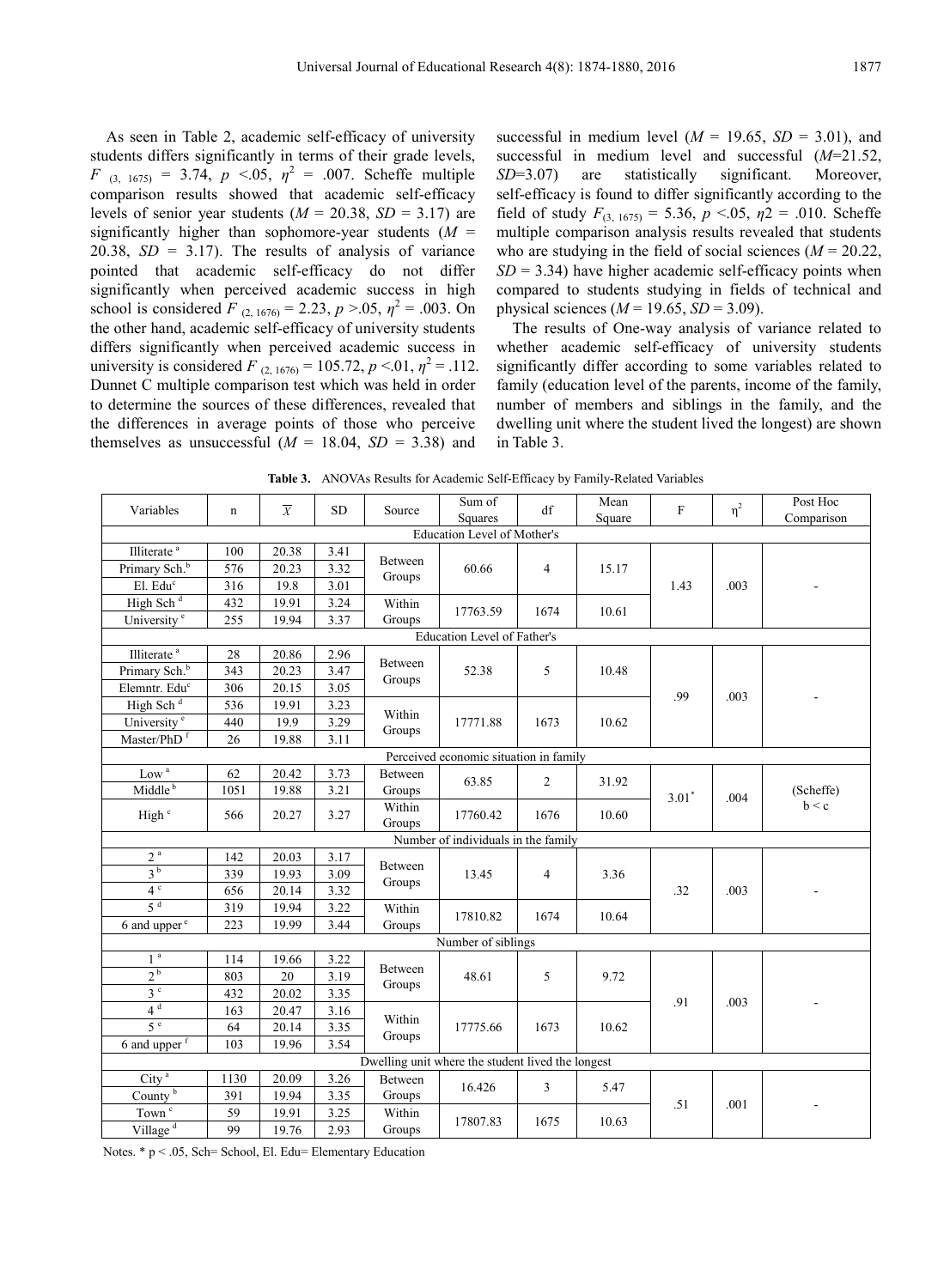As seen in Table 3, academic self-efficacy of university students does not significantly differ in terms of mother's level of education  $[F_{(4, 1674)} = 1.43, p > 0.05, \eta^2 = .003]$ , father's level of education  $[F_{(5, 1673)} = .99, p > .05, \eta^2 = .003]$ , the number of family members  $[F_{(4, 1674)} = .32, p > .05]$  $\eta^2$  = .003], number of siblings [*F* (5, 1673) = .91, *p* >.05,  $\eta^2$  = .003], and the dwelling unit where the student lived the longest  $[F_{(3, 1675)} = .51, p > .05, \eta^2 = .001]$ . On the other hand, academic self-efficacy of students significantly differs in terms of income of the family,  $F_{(5, 1673)} = 3.01$ ,  $p < 0.05$ ,  $\eta^2 = 0.004$ . Scheffe multiple comparison test results revealed that academic self-efficacy levels of students with higher levels of economical perception (*M*=20.27,  $SD = 3.27$  are significantly higher than the ones having middle level economical perception  $(M=19.88, SD=3.21)$ .

## **4. Discussion**

In this study, whether academic self-efficacy of university students differ statistically significant or not in terms of various educational and family-related variables was investigated. The finding of this study that academic self-efficacy of male students is higher than females is consistent with the results of some of the studies in the related literature [27, 28]. On the other hand, the findings contradict with some of the studies claiming that academic self-efficacy of female students is higher than males [29, 30]. The results of the study point that the relationship between the academic self-efficacy of males and females is ambiguous. Whether females or males are more advantageous in academic self-efficacy-gender relationship will be made clear by the future studies.

Although we got the impression that academic self-efficacy gets significantly higher in upper classes when senior students presented higher academic self-efficacy compared to sophomores, there was no significant difference in all other grade levels. As a matter of fact, there are ambiguous results consistent with this study. While some studies suggest that academic self-efficacy gets higher in upper grade levels [27, 31], some others claimed that as the grade levels get lower, academic self-efficacy of the students lower accordingly [17].

The finding of this study suggesting that there is no significant difference between perceived high school success of university students and their academic self-efficacy is inconsistent with similar studies in the literature. When the literature is explored, it is seen that previous success of students affects their self-efficacy positively. According to Bujack [32], students' academic successes until their high school life, shape their academic self-efficacy positively in their current educational duties. Moreover, Bandura [1] states that the most important factor contributing to shape self-efficacy are past successes, and emphasizes the importance of past successes of students on academic self-efficacy. In this respect, it would be wise to indicate that this finding of the study is not an expected

result, and it is open to question.

The finding of the study, claiming that academic self-efficacy of the students who perceive themselves successful is higher when compared to students who perceive themselves unsuccessful, or their success is on average, reveals that the level of individuals' successes is an important factor in raising the perception of academic self-efficacy. As a matter of fact, this finding, which is an expected result for the relation between academic success and academic self-efficacy is in parallel with similar studies in the literature [9, 10, 21, 23, 33].

It is seen in the study that academic self-efficacy of social sciences students is higher when compared to students of faculty of health sciences, fine arts, technique and physical sciences. Although the number of studies in the literature is scarce, there is partial parallelism of the results of this study with the results of the study conducted by Ozsüer, Inan, Uyanık, and Ergün's [34] study.

Although it is thought that when education level of parents is higher, they pay more attention to the education of their children, thus academic self-efficacy of the students will be higher [35], the results of this study does not confirm this perception. Moreover, it is found in this study that the children of illiterate parents have higher academic self-efficacy when compared to academic self-efficacy of other students. However, this finding of the study is consistent with Millburg's [36] remarks that negative environmental effects could enhance academic self-efficacy. As illiterate parents supported their children's' successes since they had the chance to make a difference, they probably contribute to their children's academic self-efficacy positively.

In the study, it is also found that academic self-efficacy of students with middle level economic situation of the family is lower than the ones with higher-level economic situation of the family. This finding of the study suggest that since students with higher economic situation of the family have more qualified education opportunities, and have more qualified education experiences, this possibly strengthen their academic self-efficacy. As a matter of fact, this result of the study is consistent with a similar study [37] in the literature.

Another finding of the study stating that the number of the family members do not have any effect on academic self-efficacy of university students is inconsistent with studies in the literature claiming that the larger the family, the higher the academic self-efficacy of the individual [5]. However, it could also be considered that when the number of family members increases, the attention that the individual could have in a small family will be lower, and this could result in lower academic self-efficacy of the student.

It was determined in the study that academic self-efficacy of the students does not differ according to the number of siblings they have. In other words, having one or more siblings does not mean to be advantageous in academic self-efficacy. Since having more siblings mean to have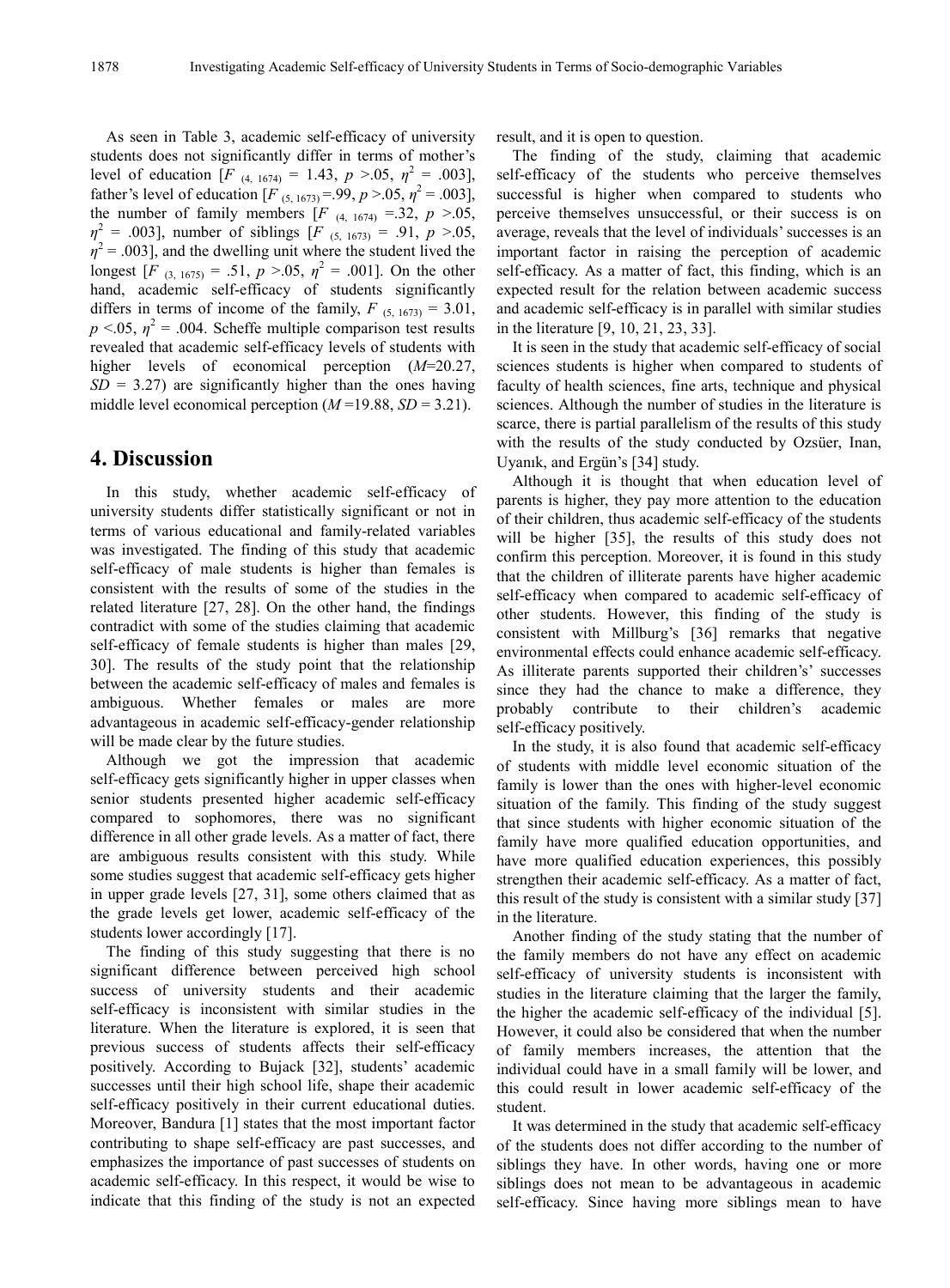more family members, it is understandable for the finding of this study to be in parallel with the finding related to the number of family members.

Since there is no statistically significant difference between academic self-efficacy of university students and the dwelling unit they lived the longest suggest that there are no relations between the dwelling unit and academic self-efficacy of individuals. This might also suggest that it is not the place but whether the individual had positive or negative experiences in the place, might be more determinative for academic self-efficacy.

If it is necessary to indicate one important limitation of the study, the sample of the study consists only of students who were studying in Anadolu University at the time. In this respect it would be inconvenient to generalize the study results to all the university students.

As a result, it is seen that academic self-efficacy of university students differs significantly in terms of various educational and family related variables. Hence, conferences to emphasize the importance of academic self-efficacy could be held for academicians, teachers and parents. This way their awareness on the subject could be raised. Additionally, psychoeducational programs could be structured for students to raise their academic self-efficacy levels.

## **REFERENCES**

- [1] A. Bandura. Self-efficacy: The exercise of control. W.H. Freeman, New York, 1997.
- [2] S. L. Anderson, & N. E. Betz. Sources of social self-efficacy expectations: Their measurement and relation to career development. Journal of Vocational Behavior, 58(1), 98-117, 2001.
- [3] J. Barlow, C. Wright, & L. Cullen. A job-seeking self-efficacy scale for people with physical disabilities: Preliminary development and psychometric testing. British Journal of Guidance & Counseling, 30(1), 37-53, 2002.
- [4] H. J. Mayall. Differences in gender based technology self-efficacy across academic levels. International Journal of Instructional Media 35(2), 145-156, 2008.
- [5] D. H. Schunk, & F. Pajares. (2001). The development of academic self-efficacy. In A. Wigfield & J. Eccles (Eds.), Development of achievement motivation, Academic Press, Inc. San Diego, 2001.
- [6] P. T. Tutor. Factors influencing nursing students' motivation to succeed. Unpublished Doctoral Dissertation, University of Southern California, USA, 2008.
- [7] S. R. Banfield. How do college/university teacher misbehaviors influence student cognitive learning, academic self-efficacy, motivation, and curiosity? Unpublished Doctoral Dissertation, West Virginia University, USA, 2009.
- [8] S. D. Kemp. Academic self-efficacy and middle school students: A study of advisory class teaching strategies and

academic self-efficacy. Unpublished Doctoral Dissertation, La Sierra University, USA, 2011.

- [9] P. A. Gore. Academic self-efficacy as a predictor of college outcomes: Two ıncremental validity studies. Journal of Career Assessment, 14, 92-115, 2006.
- [10] M. M. Chemers, L. Hu, & B. F. Garcia. Academic self-efficacy and the first-year college student performance and adjustment. Journal of Educational Psychology, 93(1), 55-64, 2001.
- [11] H. Margolis, & P. P. McCabe. Self-efficacy: A key to improving the motivation of struggling learners. The Clearing House, 77(6), 241-249, 2004.
- [12] B. J. Zimmerman. Self-efficacy: An essential motive to learn. Contemporary Educational Psychology, 25, 82-91, 2000.
- [13] D. H. Schunk. Self-efficacy and classroom learning. Psychology in the Schools, 22(2), 208-223, 1985.
- [14] K. R. Lodewyk, & P. H. Winne. Relations among the structure of learning tasks, achievement, and changes in self-efficacy in secondary students. Journal of Educational Psychology, 97(1), 3-12, 2005.
- [15] M. Bassi, P. Steca, A. D. Fave, & G. V. Caprara. Academic self-efficacy beliefs and quality of experience in learning. Journal of Youth and Adolescence, 36, 301-312, 2007.
- [16] F. Pajares. Self-efficacy beliefs in academic settings. Review of Educational Research, 66(4), 543–578, 1996.
- [17] A. L. Wuebbels. The development of a social emotional and academic self-efficacy curriculum for sixth grade adolescent students. Unpublished Doctoral Dissertation, School of Saint Louis University, USA, 2006.
- [18] S. Poyrazli, C. Arbona, A. Nora, B. McPherson, & S. Pisecco. Relation between assertiveness, academic self-efficacy, and psychosocial adjustment among international graduate students. Journal of College Student Development, 43, 632-642, 2002.
- [19] Y. Nie, S. Lau, & A. Liau. Role of academic self-efficacy in moderating the relation between task importance and test anxiety. Learning and Individual Differences, 21, 736-741, 2011.
- [20] H. Chung, & M. Elias. Patterns of adolescent involvement in problem behaviors: Relationship to self-efficacy, social competence and life events. American Journal of Community Psychology, 24, 771–784, 1996.
- [21] S. M. Elias, & S. MacDonald. Using past performance, proxy efficacy and academic self-efficacy to predict college performance. Journal of Applied Social Psychology, 37(11), 2518-2531, 2007.
- [22] E. Hejazi, M. Shahraray, M. Farsinejad, & A. Asgary. Identity styles and academic achievement: Mediating role of academic self-efficacy. Social Psychology of Education, 12, 123-135, 2009.
- [23] Y. J. Joo, M. Bong, & H. J. Choi. Self-efficacy for self-regulated learning, academic self-efficacy, and Internet self-efficacy in Web-based instruction. Educational Technology Research and Development, 48, 5-17, 2000.